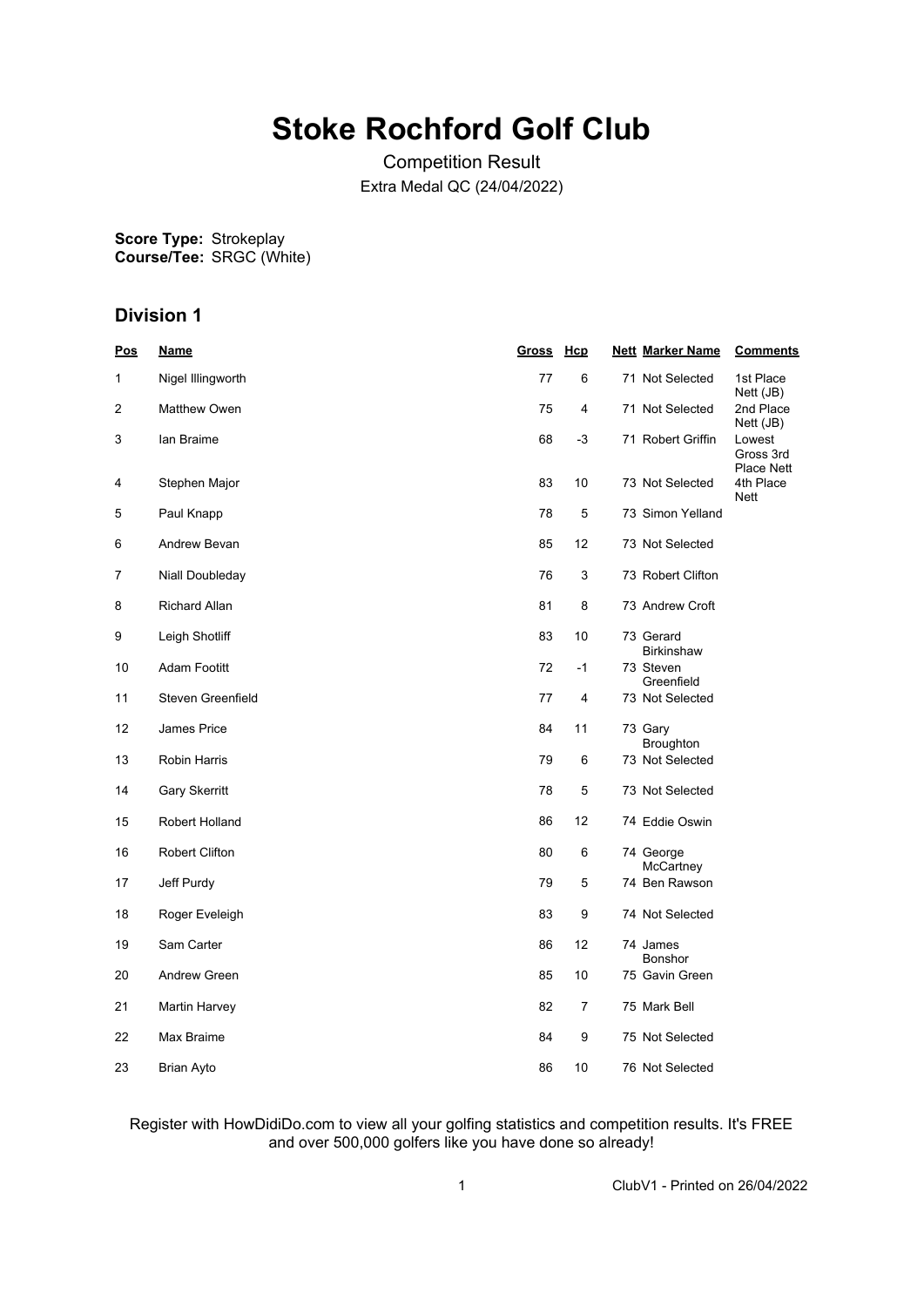## **Division 1**

| <u>Pos</u> | <u>Name</u>           | <u>Gross</u> | Hcp            | <b>Nett Marker Name</b>         | <b>Comments</b> |
|------------|-----------------------|--------------|----------------|---------------------------------|-----------------|
| 24         | Mark Bell             | 88           | 12             | 76 Martin Harvey                |                 |
| 25         | Jon Senescall         | 83           | 7              | 76 Not Selected                 |                 |
| 26         | Andrew Croft          | 83           | $\overline{7}$ | 76 Richard Allan                |                 |
| 27         | Robert Griffin        | 85           | 9              | 76 Ian Braime                   |                 |
| 28         | George McCartney      | 83           | $\overline{7}$ | 76 Not Selected                 | <b>MO</b>       |
| 29         | Darron Evans          | 87           | 10             | 77 Not Selected                 | JB              |
| 30         | Keith Helstrip        | 86           | 9              | 77 Not Selected                 |                 |
| 31         | Darrell Knight        | 88           | 11             | 77 Not Selected                 |                 |
| 32         | <b>Graham Tebbutt</b> | 86           | 9              | 77 Not Selected                 |                 |
| 33         | <b>Steven Dobbs</b>   | 89           | 12             | 77 Not Selected                 |                 |
| 34         | Sam Austin            | 83           | 5              | 78 Not Selected                 | МO              |
| 35         | David Metheringham    | 89           | 11             | 78 Steven                       |                 |
| 36         | Neil Harvey           | 85           | 7              | Lemmon<br>78 Nigel              |                 |
| 37         | Simon Mulvey          | 87           | 9              | Illingworth<br>78 David Bostock |                 |
| 38         | Eddie Oswin           | 89           | 10             | 79 Malcolm<br>Williams          |                 |
| 39         | <b>Glyn Staines</b>   | 91           | 12             | 79 Not Selected                 |                 |
| 40         | Harrison Stannard     | 86           | 7              | 79 Adrian                       |                 |
| 41         | Gavin Green           | 92           | 10             | Stannard<br>82 Andrew Green     |                 |
| 42         | Ben Rawson            | <b>NR</b>    | 6              | NR Jeff Purdy                   |                 |
| 43         | Ben Murray            | <b>NR</b>    | 10             | NR Keith Helstrip               |                 |
| 44         | Peter Sargent         | NR.          | 4              | NR Neil Harvey                  |                 |
| 45         | Gareth Austin         | <b>NR</b>    | 11             | NR Chris Smith                  |                 |
| 46         | Chris Smith           | <b>NR</b>    | $\overline{4}$ | NR Not Selected                 | JB              |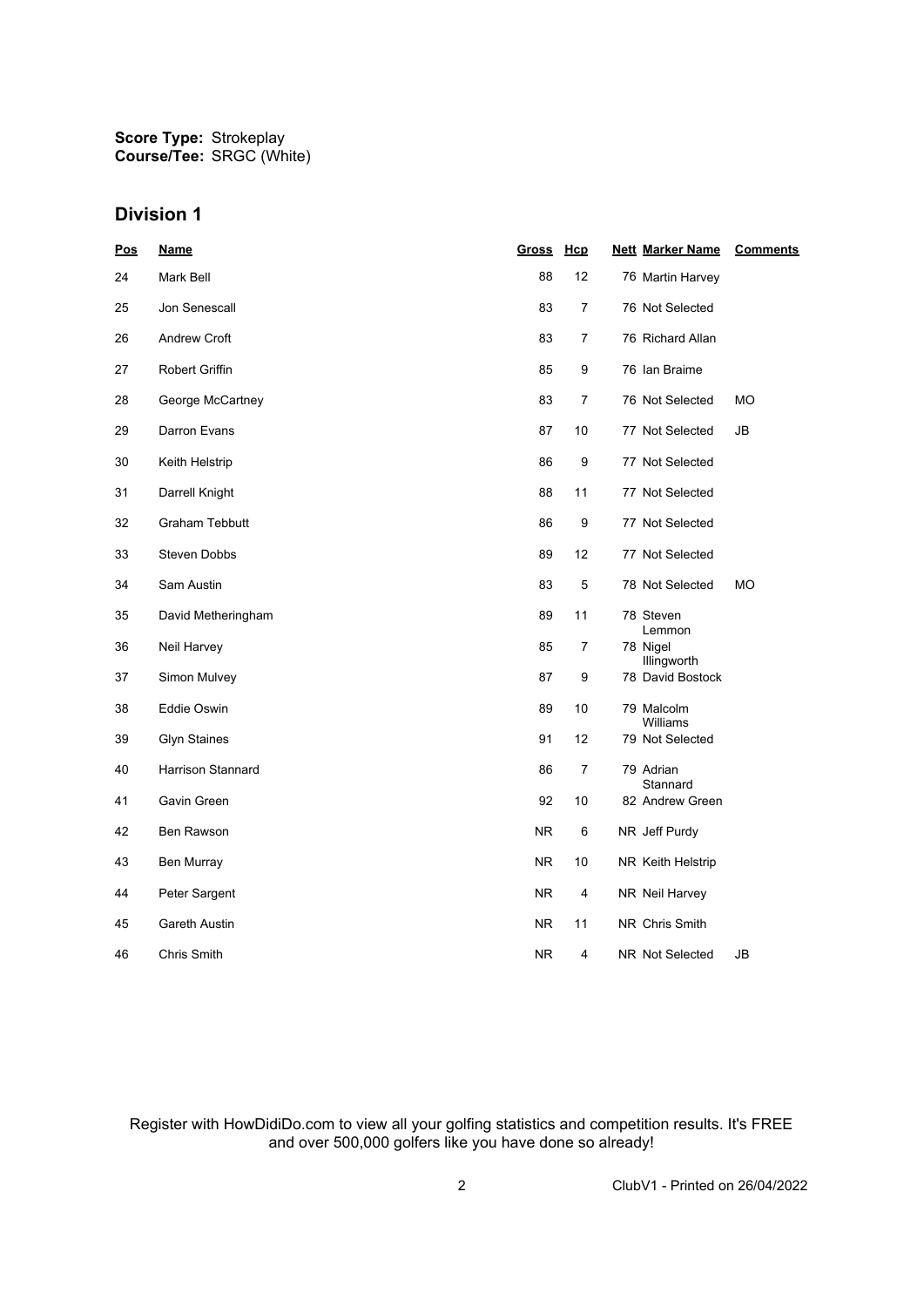**Score Type:** Strokeplay **Course/Tee:** SRGC (White)

## **Division 1**

**Pos Name Gross Hcp Nett Marker Name Comments**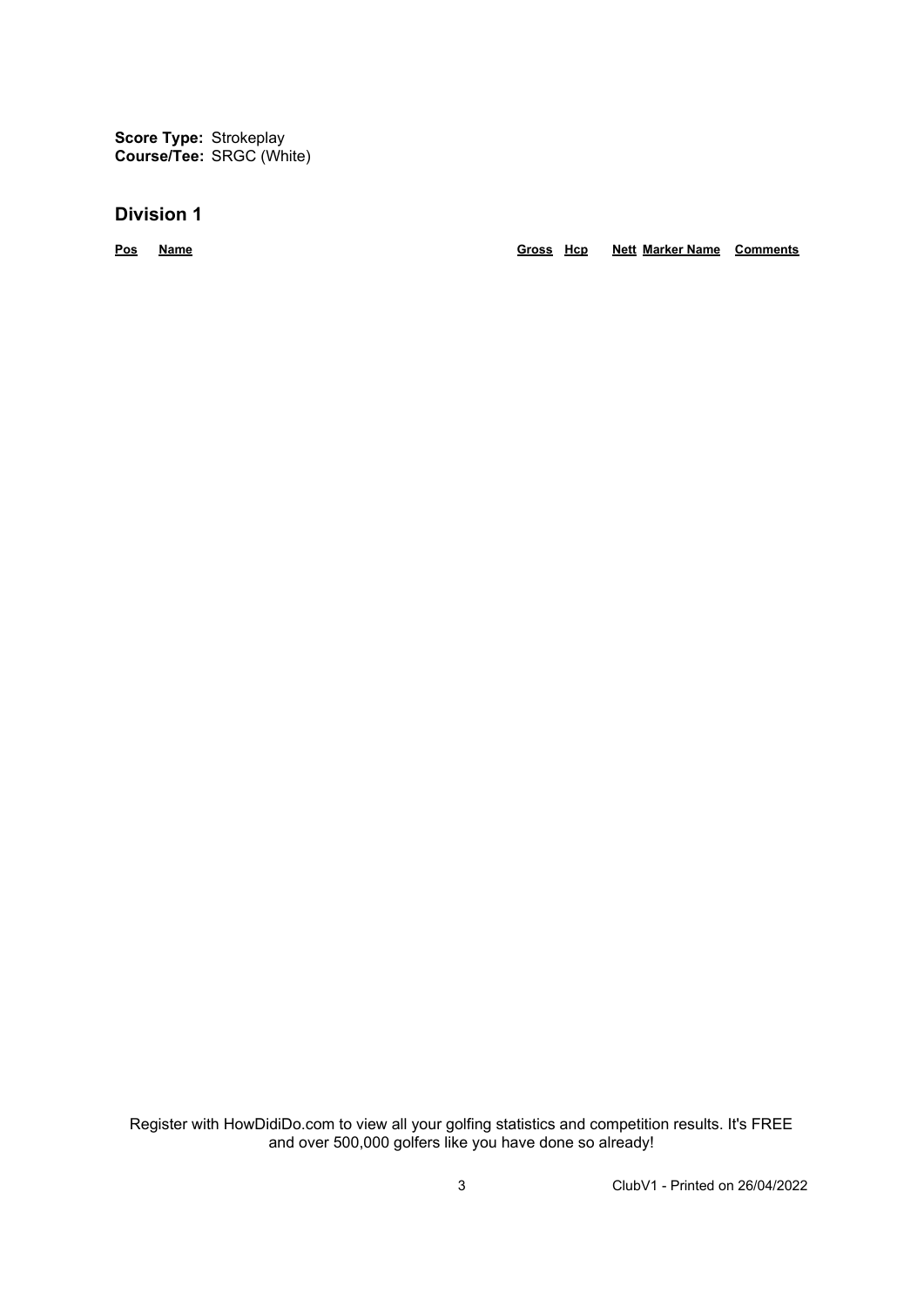## **Division 2**

| <u>Pos</u> | <b>Name</b>             | <u>Gross</u> | Hcp | <b>Nett Marker Name</b> | <b>Comments</b>                          |
|------------|-------------------------|--------------|-----|-------------------------|------------------------------------------|
| 1          | Michael Bailey          | 81           | 14  | 67 Robin Wright         | Lowest<br>Gross 1st<br><b>Place Nett</b> |
| 2          | Gary Broughton          | 90           | 23  | 67 Martin Walker        | 2nd Place<br>Nett                        |
| 3          | Oliver Wakeling         | 96           | 27  | 69 Stuart Soutar        | 3rd Place<br>Nett                        |
| 4          | <b>Brian White</b>      | 84           | 13  | 71 Not Selected         | 4th Place<br>Nett (JB)                   |
| 5          | <b>Barrie Griffin</b>   | 95           | 24  | 71 Not Selected         | JB                                       |
| 6          | Simon Hudson            | 89           | 18  | 71 Not Selected         |                                          |
| 7          | Gary Bell               | 85           | 14  | 71 Not Selected         |                                          |
| 8          | Larry Larsen            | 87           | 15  | 72 Jon Senescall        |                                          |
| 9          | Kevin Bond              | 89           | 17  | 72 Not Selected         | JB                                       |
| 10         | Nicholas Healey         | 92           | 20  | 72 Not Selected         |                                          |
| 11         | Martin Walker           | 87           | 14  | 73 James Price          |                                          |
| 12         | John Hitchman           | 92           | 19  | 73 Not Selected         |                                          |
| 13         | Alan Hodson             | 94           | 21  | 73 Not Selected         | МO                                       |
| 14         | <b>Malcolm Williams</b> | 94           | 20  | 74 Not Selected         |                                          |
| 15         | Alan Marsh              | 93           | 18  | 75 Not Selected         |                                          |
| 16         | <b>Stuart Soutar</b>    | 103          | 28  | 75 Sean Irvine          |                                          |
| 17         | David Bostock           | 92           | 16  | 76 Simon Mulvey         |                                          |
| 18         | Pete Colley             | 97           | 21  | 76 Leigh Shotliff       |                                          |
| 19         | Steven Lemmon           | 89           | 13  | 76 Not Selected         |                                          |
| 20         | Simon Yelland           | 89           | 13  | 76 Paul Knapp           |                                          |
| 21         | <b>Bill Duke</b>        | 105          | 28  | 77 Not Selected         |                                          |
| 22         | <b>Chris Cockerton</b>  | 90           | 13  | 77 Not Selected         |                                          |
| 23         | James Jackson           | 92           | 15  | 77 Not Selected         | JB                                       |
| 24         | Nick Pearce             | 94           | 16  | 78 Oliver<br>Wakeling   |                                          |
| 25         | Garreth Smith           | 94           | 16  | 78 John Edkins          |                                          |
| 26         | Christopher Smith       | 91           | 13  | 78 Russell Lindley      |                                          |